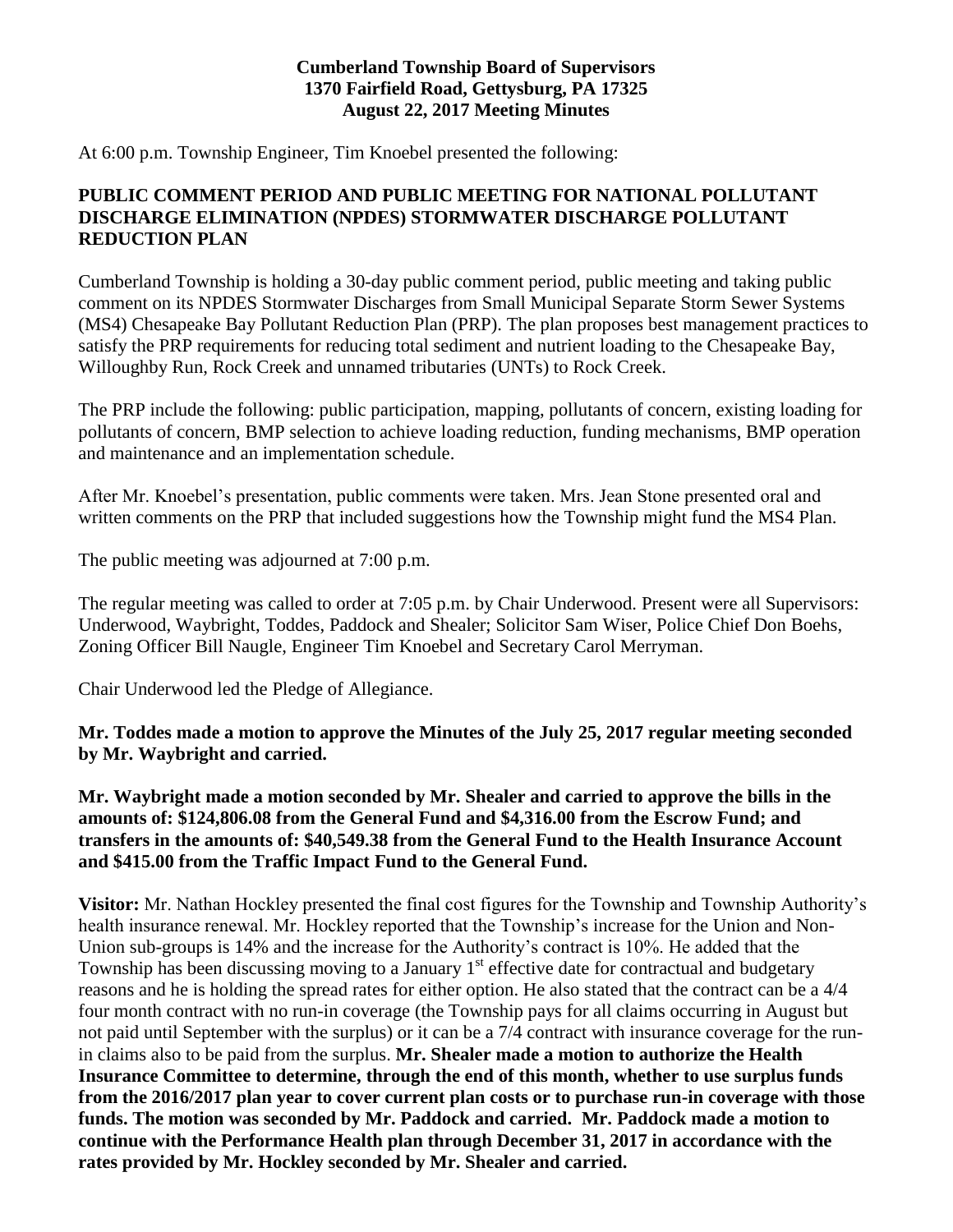## **Public Comment:**

Mr. Speros Marinos, 912 Baltimore Pike, reported that his business partner and father, George Marinos, died on August 4, 2017. He stated that this affects their land holdings in the Township and they are assuming that they are going to have to sell some of their real estate and need Commercial zoning restored.

**Engineer/Plans:** Mr. Knoebel reported that a request for full release of their financial security has been received from Brandon and Waverly Keller for their poultry barns. Mr. Knoebel has prepared a memorandum dated August 21, 2017 that states that his office recommends that the remaining security, in the amount of \$24,355.00, can be released at this time. **Mr. Waybright made a motion to release the remaining financial security, in the amount of \$24,355.00, for the Keller Poultry Barn project seconded by Mr. Paddock and carried.**

Mr. Knoebel also reported that a request has been received for a 65% release of financial security for the Grandview Station Land Development on Biglerville Road. Mr. Knoebel's memorandum, dated August 21, 2017, recommends a reduction of \$86,126.00 retaining \$149,934.00. **Mr. Toddes made a motion to release \$86,126.00 and retain \$149,934.00 for the Grandview Station project seconded by Mr. Paddock and carried.**

Mr. Knoebel reported that the Gettysburg Battlefield Resort has requested a time extension for approval of their land development plan until November 30, 2017 and recommended that this extension be granted. He added that they are addressing engineering comments. **Mr. Paddock made a motion seconded by Mr. Shealer and carried to grant the time extension for approval of the Gettysburg Battlefield Resort's land development plan until November 30, 2017.**

Mr. Knoebel updated the Board on the Cumberland Crossing Land Development Plan and Planning Module. Mr. Knoebel reported that the proposed development is located on Swetland Road and consists of 43 single-family detached homes on approximately 40 acres. He also reported that the Planning Commission did recommend approval of the plan at their last meeting subject to comments being addressed. Mr. Knoebel also explained that the developer had received the NPDES permit, but the permit was issued prior to the approval of the Sewage Facilities Planning Module by Pa. Dept. of Environmental Protection (DEP) and without DEP's approval they cannot begin any site work as they had planned to do. Mr. Knoebel reported that their Planning Module needs to be approved by the Board and sent on to the Pa. DEP for their approval. He added that the sewage disposal will be accomplished by connecting to an existing system at "The Links" property on the other side of the creek in Mt. Joy Township and the developer's engineer has responded to all of his engineering comments and comments from Mt. Joy Township. He added that a very important item that remains to be addressed is the Operation and Maintenance Agreement that needs to go into the Planning Module. Solicitor Wiser reported that the developer also must have an agreement with Aqua America, who will eventually own the treatment facility, and the developer is asking the Township not to duplicate certain things that they must also do for Aqua America. Solicitor Wiser stated that he feels that is a fair request and he is working on amending the agreement. Mr. Joe McDowell, engineer for the developer, stated that the developer has indicated his willingness to sign any and all agreements needed by the Township and requested that the Planning Module be approved subject to the agreement being signed so they can move forward without having to wait another month for the next Township meeting. **Mr. Waybright made a motion to not grant conditional approval of the Sewage Facilities Planning Module until the Board has more information seconded by Mr. Shealer and carried. Mr. Toddes voted no.** 

Mr. Knoebel reported that Cumberland Village, Phase 1A and 1B have dedicated their streets to the Township and they are coming up, at the end of next month, to the end of their 18 month maintenance period. He added that Phase 1C, consisting of Kestrel Drive, has been completed and the developer is requesting dedication of the road. Mr. Knoebel stated that he has created a report, dated August 22, 2017,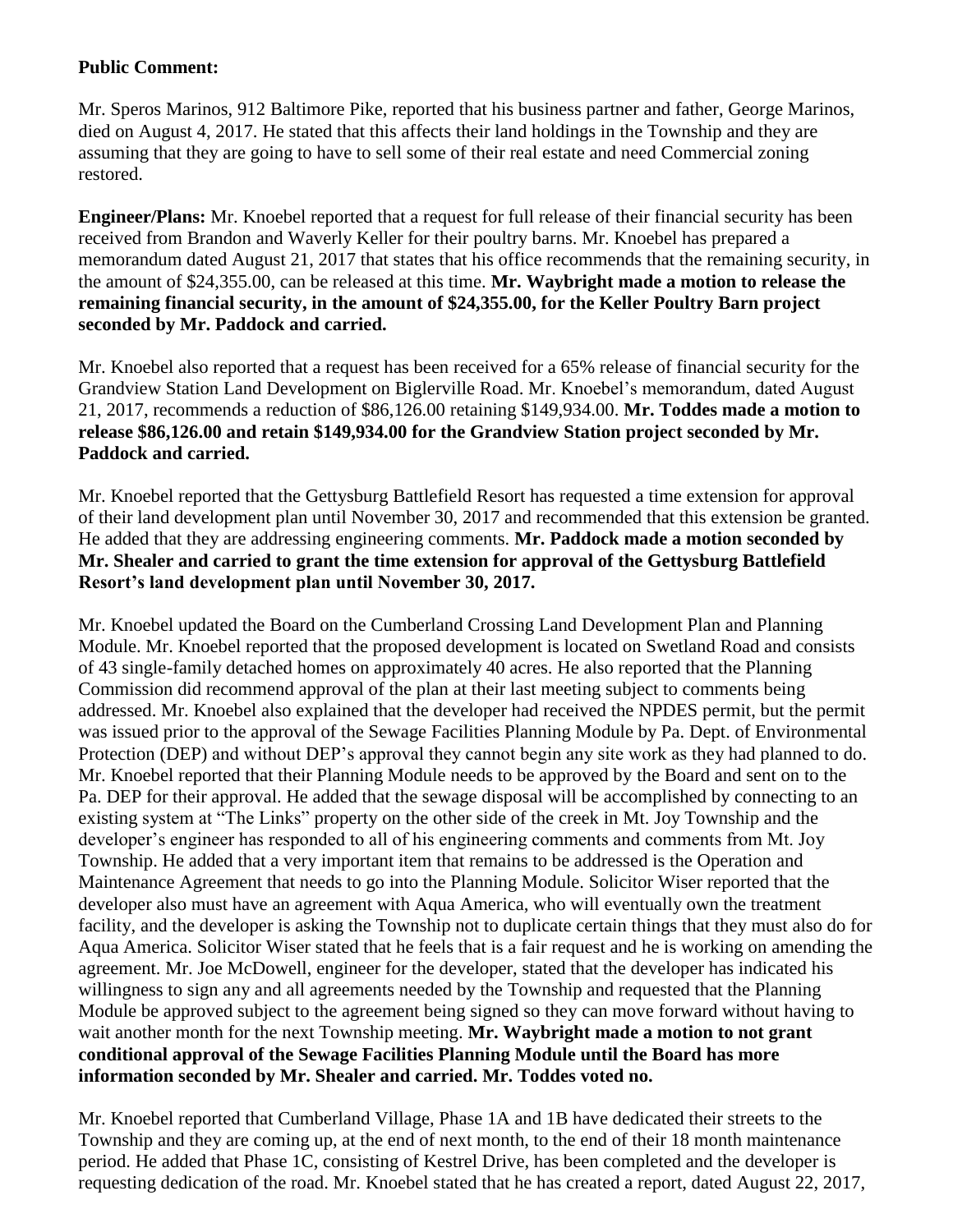and he went over the items that the developer needs to do in order for the Township to take dedication of Kestrel Drive: Deed of Dedication; Maintenance Bond, in the amount of \$51,717.00; punch list items that pretty much have been addressed and as-built drawings that they are in the process of reviewing. Mr. Knoebel recommended that the Board authorize the Solicitor to prepare the ordinance to ordain the road. **Mr. Toddes made a motion seconded by Mr. Paddock and carried to authorize Solicitor Wiser to prepare the appropriate ordinance or resolution for the dedication of Kestrel Drive.** 

Lastly, Mr. Knoebel reported that the Township is obligated to submit the MS4 application packet to Pa. DEP by September 15, 2017. He added that, due to meeting schedules, he is requesting that the Board authorize submission of the MS4 application packet, pending completion of the public comment period and to authorize a check, in the amount of \$500.00, payable to the Commonwealth of Pennsylvania. **Mr. Shealer made a motion to authorize submission of the MS4 application packet and approve a check, in the amount of \$500.00, payable to the Commonwealth of Pa. seconded by Mr. Paddock and carried.**

**Police Report:** Police Chief Don Boehs presented a written and oral report of police activities for the month of July, 2017 including: 346 complaints - Psych/suicide-2, Disturbances-6, Assault/Harassment-8, Domestics-13, Criminal Mischief-1, Suspicious Activity-16, Thefts-1, Alarms-12 Medical Emergency-15, 911 Hang Up-7, Sexual assault-2, Burglary-0, Fraud-1, Wanted Person-2, Reported Drug Activity-1, Welfare checks-13, Shots Fired-1, Follow-up Investigation-46; 107 traffic stops, 74 combined arrests, 11 traffic accidents, 30 targeted enforcements and 9,056 patrol miles. He added that they assisted other agencies 14 times, they were assisted four times and the assists to Pa. State Police were in Straban, Franklin, Mt. Joy and Freedom Townships. Police Chief Boehs reported that they had 61 walk-in complaints.

# **Active Business:**

Chair Underwood reported that the Board has talked about the fire hydrant maintenance fees that the Township receives from Gettybsurg Municipal Authority (GMA) and asked the Board to authorize that a letter be sent to GMA advising that the Township requests that this practice end at the end of 2017. Chair Underwood added that the cost for the maintenance should be paid by the residents who get the benefit from the hydrants and not by those who do not. **Mr. Paddock made a motion to authorize Township staff to send a letter to GMA in reference to the fire hydrant maintenance fee being charged to the residents who benefit from the fire hydrants as part of their water bill. The motion was seconded by Mr. Shealer and carried.**

Chair Underwood also asked the Board to authorize participation in the "Southeast Group" consisting of Cumberland and Straban Townships and Abbottstown Borough, for the Waste Collection Contract Bidding being coordinated by Adams County and to designate a Township representative to be present at the bid opening on October 11, 2017 at 9:00 a.m. in the Historic Courtroom of the Courthouse. **Mr. Shealer made a motion that he will attend the bid opening on October 11, 2017 as the Township's representative and that the Township will participate as part of the "Southeast Group". The motion was seconded by Mr. Paddock and carried.**

Chair Underwood reported that there are continuing problems with trash hauler pick-up. Solicitor Wiser added that we will be evaluating if there are any actions that need to be taken to incentivize consistent pick-up and collection.

Chair Underwood also reported that there have been positive West Nile Virus mosquito samples in Adams County including Cumberland Township and there is information on the Township's website. Chair Underwood also congratulated Mr. Naugle for a successful Pa. Dept. of Labor and Industry's Uniform Construction Code Audit that is done every five years.